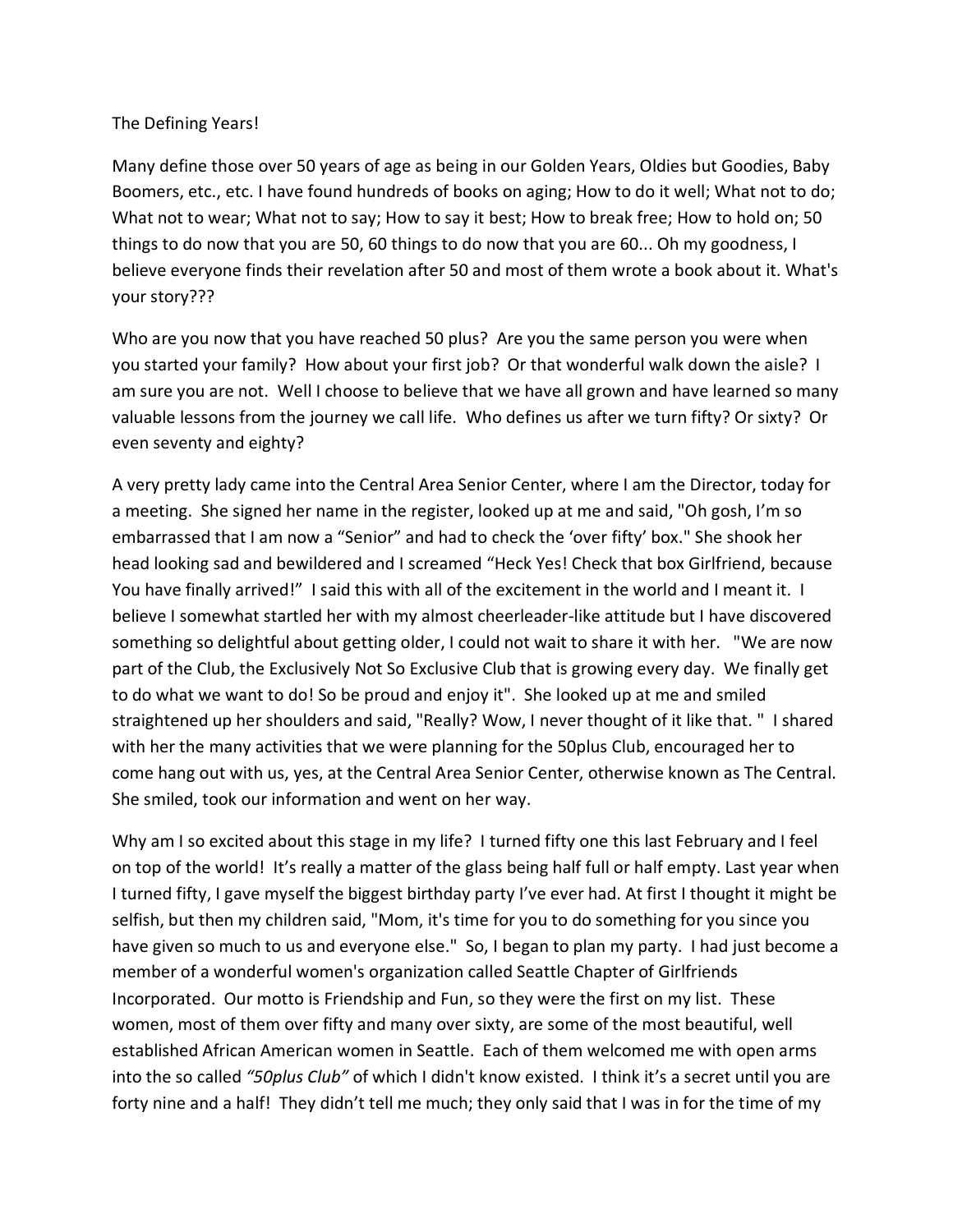life. And that I was just getting started because sixty was much better than fifty. So I planned my party and had over one hundred and fifty guests usher me into this new Club. We danced all night and I welcomed fifty with open arms still not knowing what was ahead of me but I was still so excited. Did I mention I got a tattoo?

The following month (March) I had my biggest *AHA*! *Moment*! I attended the Aging in America Conference in Chicago. In one of the general sessions Dr. Sara Lawrence Lightfoot, an African American professor from Harvard University spoke on her research which led to her book entitled, The Third Chapter: Passion, Risks and Adventure in the 25 Years After 50. I was amazed at her wonderful perspective on aging. In this book, she interviews forty people between the ages of 50 and 75. She defines this time as being the most passionate time in our lives. This is the time that the children are gone, and we can finally follow our dreams. Some quit their professions to begin their own business, pursued their artistic dreams and more. Goodness, when I heard her speak with such eloquence and conviction, I received such a revelation of where I was in my life I wanted to jump up and shout Hallelujah! But when I looked around, many were still taking notes and listening intently. I felt like I was in church, and I could have sworn I heard a choir singing.

## *"We must develop a compelling vision of later life, one that does not assume a trajectory of decline after fifty but recognizes this as a time of potential change, growth and a new learning time when our courage gives us hope. ~from The Third Chapter*

A sense of adventure awaits us in these explorative and exciting years. I challenge everyone to try something new every year. I have made a commitment to do something adventurous, exciting and new every birthday. This year I decided to go on a hike, which I haven't done since I was a Girl Scout. My good friend, Marcee, is a hiker so when I told her I wanted to go hiking, she was all for it. Our original plans were to go to the Portland Jazz Festival and kick back. Well, once I set the hike out there, there was no turning back. We partied to Poncho Sanchez in four inch heels Friday night, but Saturday morning was a different story. She took me up to Multnomah Falls and said, "Are you ready?" I looked up at the falls and took a big gulp. The sign said 1.5 miles up with eleven switchbacks. Well, I could not turn back because we had stopped at Eddie Bauer and caught the biggest sale on hiking jackets, gloves and hats I'd ever seen. So, I was totally warm and very cute if I might say so myself. Needless to say, we headed up the mountain with my new green jacket and treaded shoes in the ice and snow. The farther we went up, the colder and icier it became. When we reached the third switchback, I was ready to turn back, but all I could think about was someone saying 'you are too old to start hiking now!' Well, shame on them because I kept going higher and higher. I slipped a few times, crawled up a couple of real icy patches, scooted down a few more and *hurray*… we made it to the top!